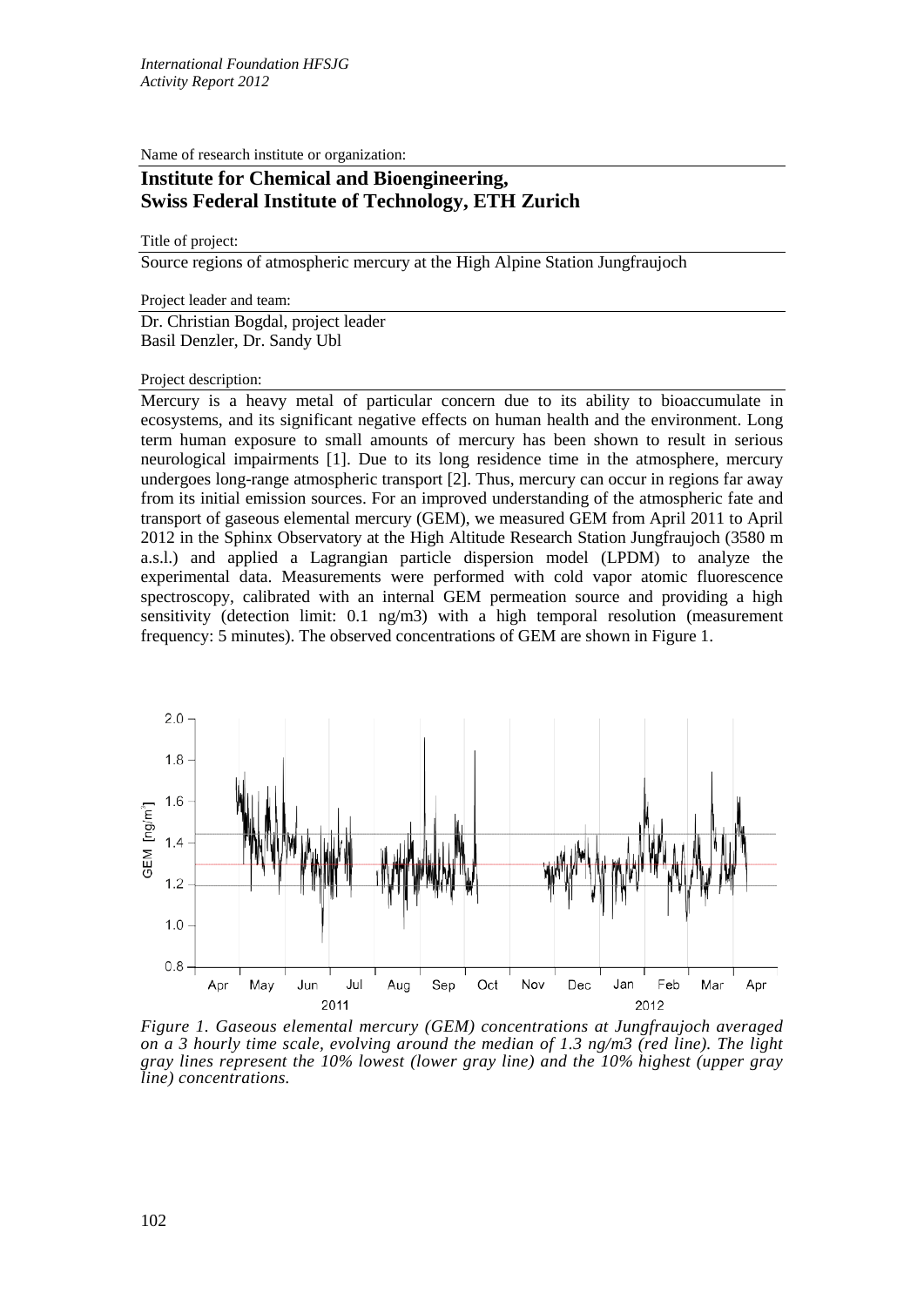The GEM concentrations measured at Jungfraujoch are comparable to background levels measured worldwide [2]. The median over the whole sampling period is 1.3 ng/m<sup>3</sup> with a standard deviation of 0.14 ng/m<sup>3</sup>. The GEM concentrations were slightly higher in winter and spring (median: 1.4 ng/m<sup>3</sup>) compared to summer and autumn (median: 1.3 ng/m<sup>3</sup>).

To identify potential source regions of GEM measured at Jungfraujoch, we used the LPDM FLEXPART. FLEXPART was run backward in time using ECMWF IFS wind fields with a global grid spacing of  $1^{\circ}$  by  $1^{\circ}$  degree [3]. During every 3-h interval, 50'000 particles were released at the measurement point and were followed backward in time for 10 days. In backward mode, FLEXPART calculates an emission sensitivity function [s·kg/m<sup>3</sup>]. The emission sensitivity close to the surface  $(0 - 100 \text{ m})$  is called footprint and is of particular interest because most emissions occur near the ground. The footprints thus indicate where the air has resided near the ground and could take up pollutants before arriving at the monitoring station. We summed up the footprints for times when the measured GEM concentrations were above the 90% percentile (data points above the upper gray line in Figure 1) and below the 10% percentile (data points below the lower gray line in Figure 1). These footprints were then normalized by the average footprint resulting from the whole measurement period. Values above 0.1 in Figure 2 indicate that high measured GEM concentrations are preferentially associated with transport through this region. Figure 3 shows that for the period of low GEM concentrations, no value above 0.1 could be observed over GEM emission regions.



*Figure 2. Potential source regions for high GEM concentrations at Jungfraujoch indicated by values above 0.1.*

For times when the highest 10% of GEM were measured, the potential source regions were mainly located over Eastern and Central Europe. Possible anthropogenic sources of GEM from these regions are possibly the use of fossil fuel, particularly coal burning, for electrical power generation and heating, where GEM is unintentionally emitted [4]. Conversely, for periods when the lowest 10% of GEM concentrations were observed, the potential source regions were located west of Jungfraujoch.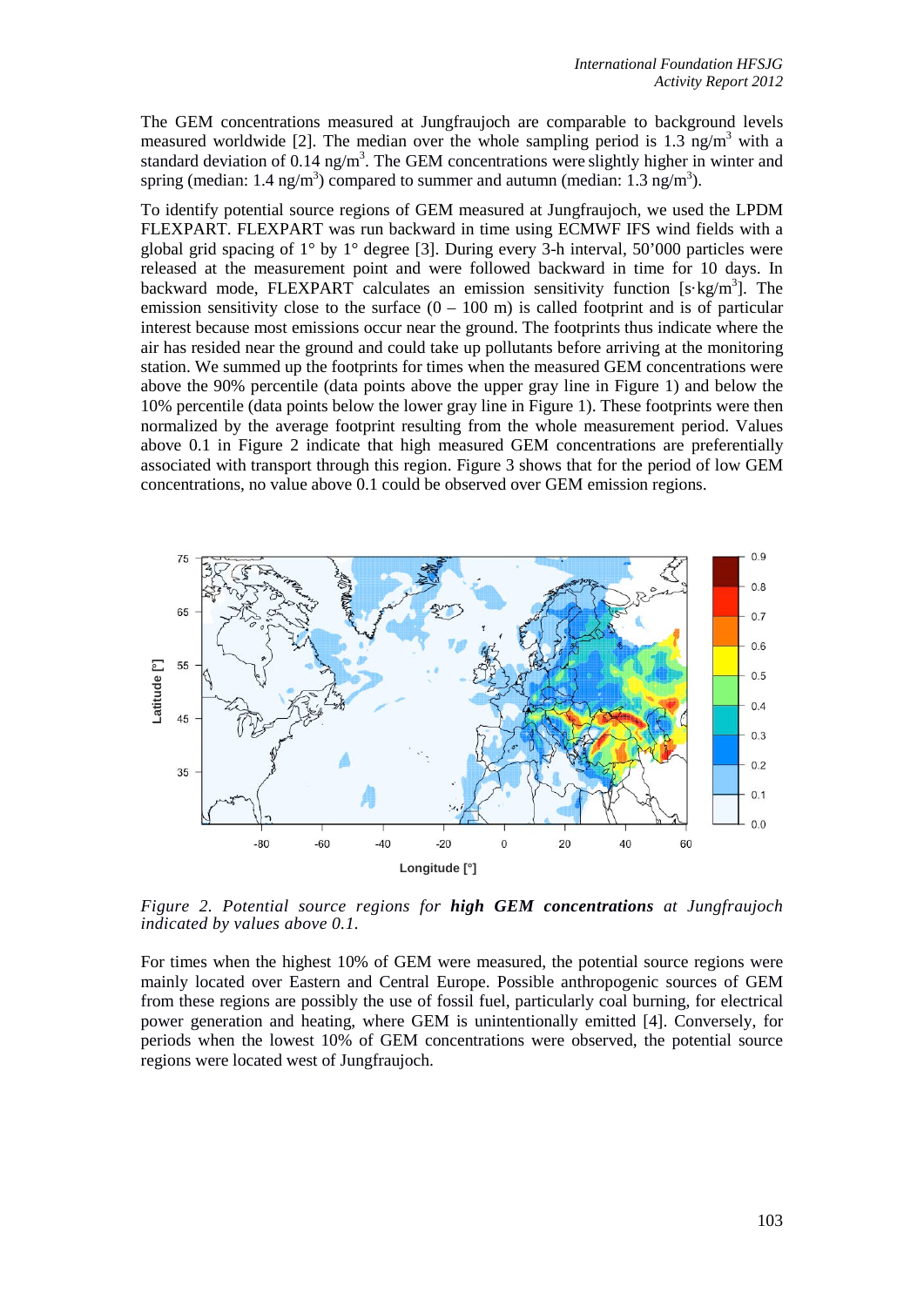

*Figure 3. Potential source regions for low GEM concentrations at Jungfraujoch indicated by values above 0.1.*

In this study, we showed that measurements of GEM at trace levels with a high temporal resolution combined with backward LPDM are an efficient tool enabling the identification of possible source regions of GEM. The observed source regions of GEM east of Jungfraujoch confirm the existing global GEM emission inventories predicting higher emissions of GEM in these countries as well [4].

The reported data set covers a period of almost one year with GEM pollution events occurring mainly in winter and spring. For a more robust identification of GEM source regions, a longer monitoring period of GEM concentrations is necessary. For more information about possible sources further east of the regions covered so far, particles in the FLEXPART model could be followed backward in time for longer than 10 days.

Our study on source apportionment of background concentrations of GEM provides an important contribution to the current process at the United Nations Environmental Programme (UNEP) to establish a global convention on mercury with the goal to reduce environmental contamination by mercury. To fulfill this goal, UNEP recommends that a global monitoring network on atmospheric mercury should be established to ensure that the required field data are available. Switzerland takes also part in the negotiations on global mercury regulations and strongly supports these international efforts.

Key words:

Mercury, gaseous elemental mercury, long-range transport, air monitoring, trajectory modeling, Lagrangian particle dispersion model

Collaborating partners/networks:

Mercury monitoring: Dr. Martin Steinbacher, EMPA, Dübendorf, Switzerland LPDM modeling: Dr. Stephan Henne, EMPA, Dübendorf, Switzerland

Scientific publications and public outreach 2012:

## **Refereed journal articles and their internet access**

[1] Clarkson, T.W., L. Magos, The toxicology of mercury and its chemical compounds. Crit. Rev. Toxicol. **36**, 609-662 (2006).